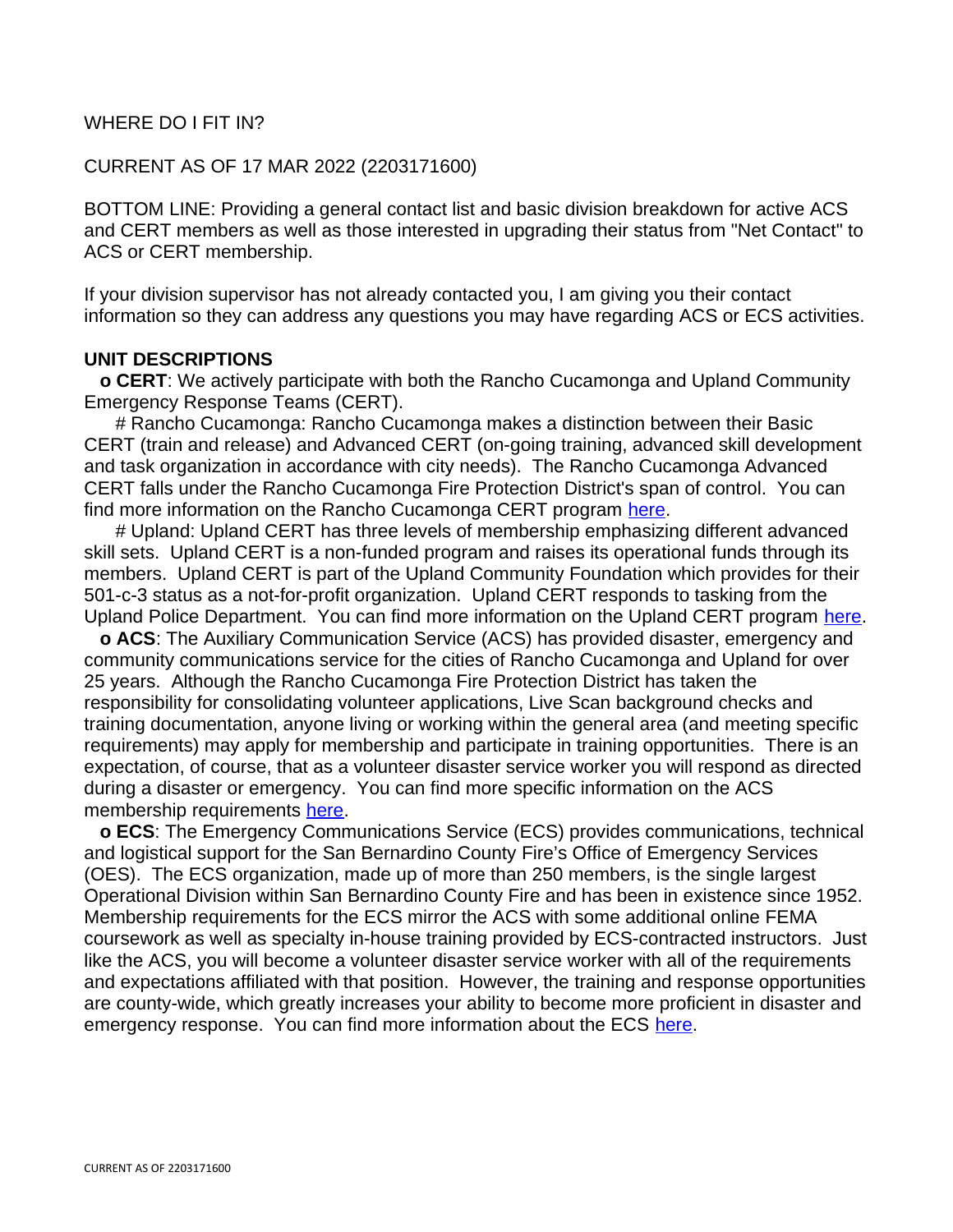**BASIC REQUIREMENT**: Any member of the ACS general staff, including division supervisors, must comply with annual training expectations and remain in good standing.

**STRUCTURE:** The ACS follows the Incident Command System (ICS), part of the National Incident Management System (NIMS). Both ICS and NIMS are discussed in basic CERT classes, so the positions should be easily identifiable:

- **GENERAL STAFF**
- **o Chief Radio Officer**: David Sage (KI6UXO@tricityacs.net)
- **o Finance and Administration Section Lead**: Angela Sandoval (KM6WZC@tricityacs.net)
- **o Logistics Section Lead**: Stanley Ziemelis (KM6KNU@tricityacs.net)
- **o Operations Section Lead**: Joe Camacho, Jr., KK6UTJ (KK6UTJ@tricityacs.net)
- **o Planning Section Lead**: Robert Long (KK6UTK@tricityacs.net)

 In Rancho Cucamonga, divisions have been assigned by their location north or south of Baseline Road. Rancho North, for example, encompasses anyone in the area north of Baseline Road including Rialto, Lytle Creek and North Fontana. Rancho South includes individuals in Fontana, Bloomington, Riverside and Yucaipa. In Upland, the dividing line remains 16th street. Upland North includes anyone north of 16th Street in Upland and north of Baseline in Claremont. Upland South currently includes the southern part of Upland, Montclair, Ontario and members in Chino, Chino Hills and Pomona.

### **DIVISION STAFF**

- **o Rancho North (RCN)**: Richard Arnold (KK6UTG@tricityacs.net)
- **o Rancho South (RCS)**: Jeff Widen (K6QCB@tricityacs.net)
- **o Upland North (UPN)**: Jim McDougal (KG6JBQ@tricityacs.net)
- **o Upland South (UPS)**: Joe Almeda (KB6KOV@tricityacs.net)

 In addition to our general and division staff members we also maintain a liaison presence with Rancho Cucamonga Advanced CERT and Upland CERT leadership.

### **CERT LIAISON STAFF**

**o Rancho Cucamonga Advanced CERT**: Elizabeth Zuppardi (KM6UHM@tricityacs.net) **o Upland CERT**: Joe Camacho Jr., KK6UTJ (KK6UTJ@tricityacs.net)

If you need to contact the staff or your division supervisor, please note their e-mail address above. If you have questions about joining the ECS or training opportunities within the ACS and the ECS, please contact your division supervisor. Questions about CERT training beyond the basic Train-and-Release programs can be addressed through the appropriate liaison contact above.